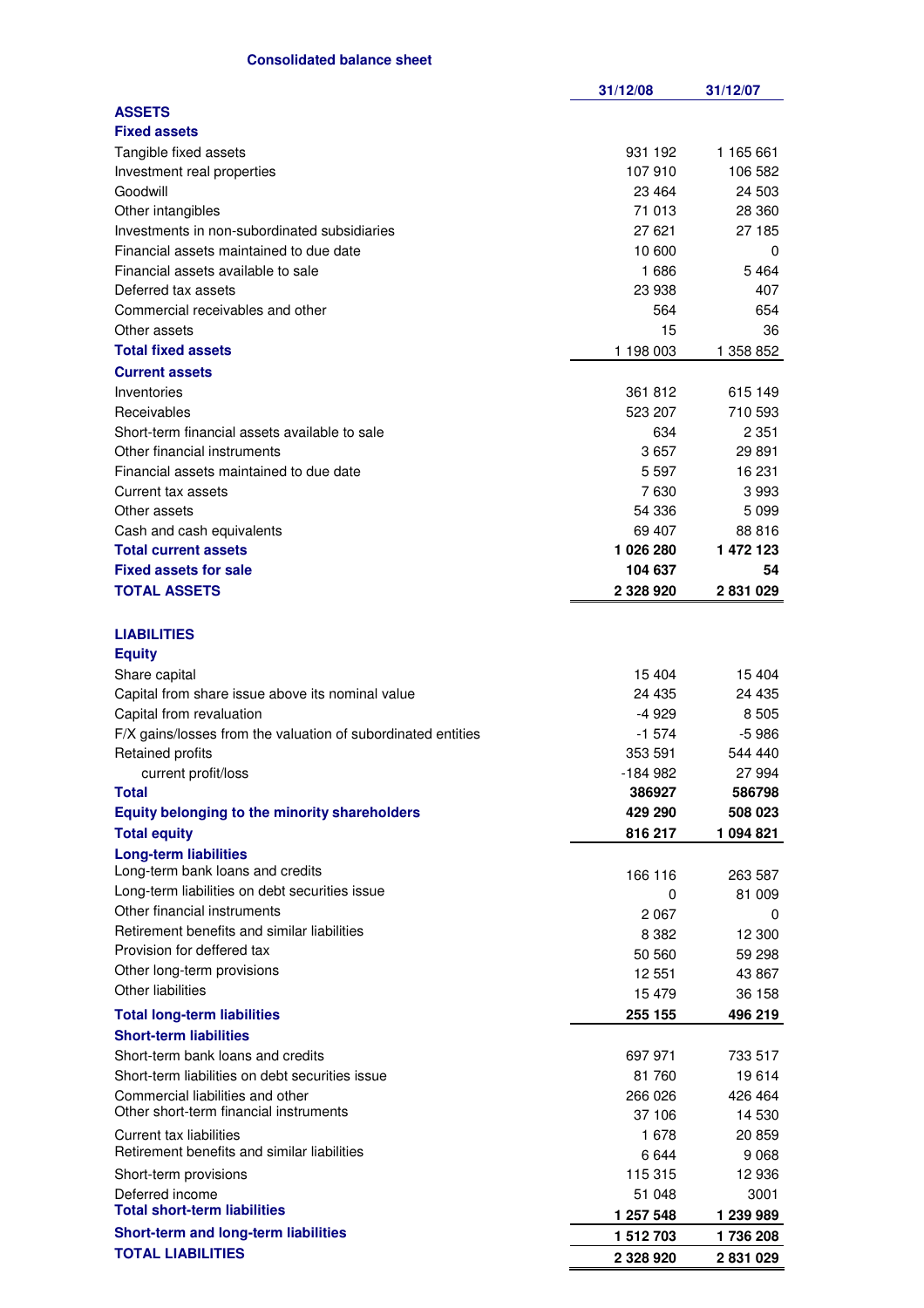## **CONSOLIDATED PROFIT AND LOSS ACCOUNT**

| <b>Continued activity</b>                                          |               |           |
|--------------------------------------------------------------------|---------------|-----------|
| Sales of products                                                  | 2 5 2 1 2 4 2 | 3 499 926 |
| Sales of goods and materials                                       | 721 592       | 801 604   |
| <b>Total sales</b>                                                 | 3 242 834     | 4 301 530 |
| Cost of manufacturing of product sold                              | 2 368 957     | 3 199 970 |
| Value of goods and materials sold                                  | 646 611       | 722 505   |
| Cost of products, goods and materials sold                         | 3 015 568     | 3922475   |
| Gross profit/loss on sales                                         | 227 266       | 379 055   |
| Selling and distribution costs                                     | 63 322        | 68 056    |
| General and administration expenses                                | 156 952       | 165 653   |
| Other operating income                                             | 38 769        | 111 603   |
| Other operating costs                                              | 117415        | 114 067   |
| Adverse goodwill                                                   | 0             | 13830     |
| Write-down of goodwill                                             | $\mathbf 0$   | 199       |
| Profit from sale of stakes in consolidated entities                | -41           | 34 198    |
| <b>Operating profit/loss</b>                                       | $-71695$      | 190 711   |
| Financial income                                                   | 68 572        | 59 936    |
| Financial expenses                                                 | 132 927       | 171 951   |
|                                                                    |               |           |
| Nett profit from shares in entities valuated by own right's method | 0             | 276       |
| <b>Financial activity result</b>                                   | $-64355$      | -111 739  |
| <b>Pre-taxed profit/loss</b>                                       | -136 050      | 78 972    |
| Income tax                                                         | $-6715$       | 33 059    |
| Nett profit/loss from continued activity                           | -129 335      | 45913     |
|                                                                    |               |           |
| Profit/loss from abandoned activity                                | -109 491      | -20 227   |
| <b>NET PROFIT/LOSS</b>                                             | -238 826      | 25 686    |
| belonging to: dominant entity                                      | $-184982$     | 27 994    |
| minority shareholders                                              | $-53844$      | $-2308$   |
|                                                                    |               |           |

**2008 2007**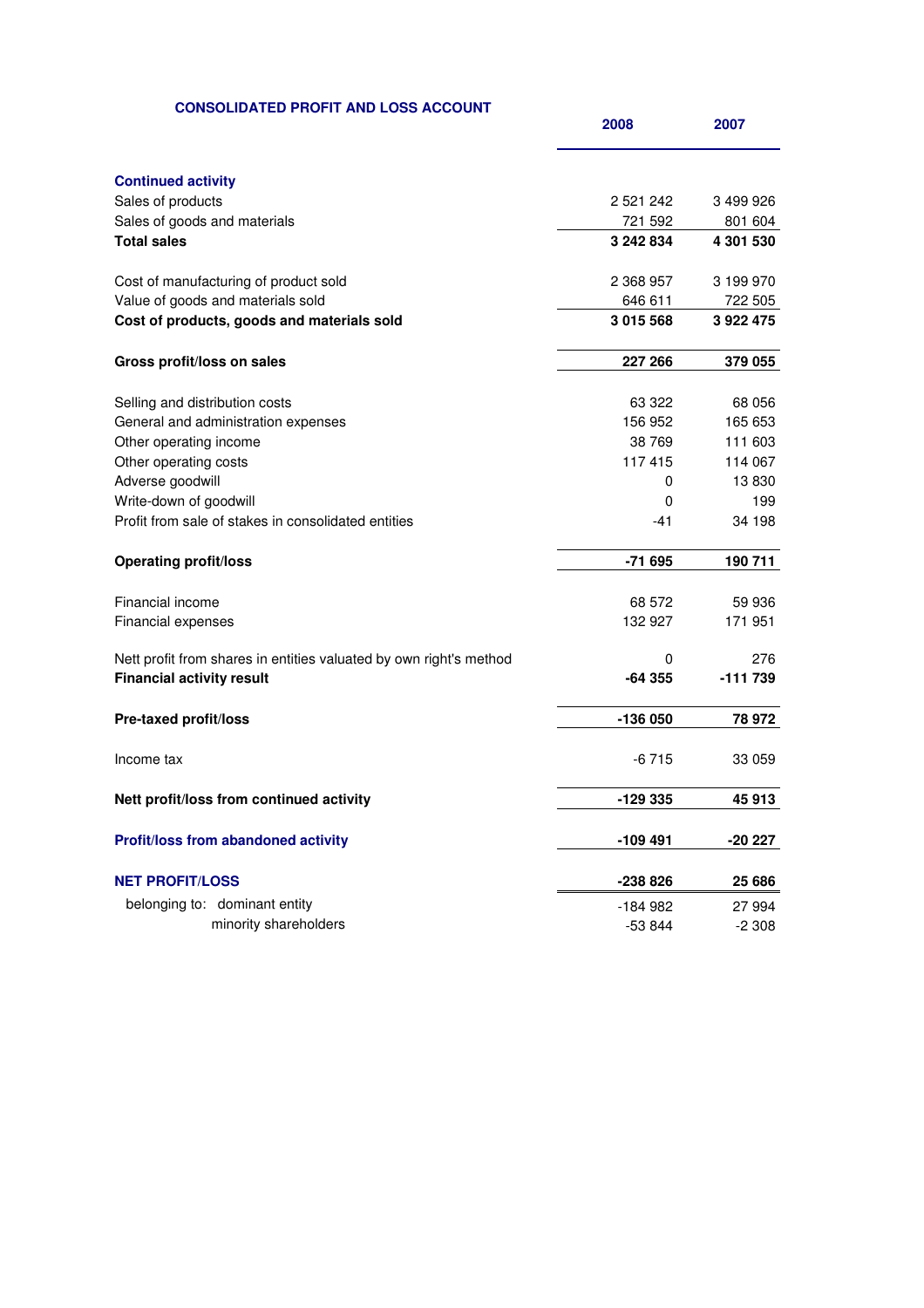| <b>CONSOLIDATED CASH FLOW STATEMENT</b>                       | 2008       | 2007       |
|---------------------------------------------------------------|------------|------------|
| Cash flow from operating activity                             |            |            |
| Profit (loss) before tax                                      | $-253839$  | 64 860     |
| Adjustments:                                                  | 243 909    | 162 413    |
| Share in result of entities valuated by own right's method    | 0          | -276       |
| Depreciation                                                  | 108 386    | 111 075    |
| F/X gains/losses                                              | 5 5 2 9    | $-5640$    |
| Interests costs from financial liabilities accounted and paid | 61 467     | 60 732     |
|                                                               | $-8414$    | 1 2 2 5    |
| Interest and dividens connected with investing activity       |            |            |
| Profit/ loss from investing activities                        | 101 584    | $-4703$    |
| Profit/loss before change of acting capital                   | 14713      | 227 273    |
| Change in working capital:                                    |            |            |
| Movements in receivables                                      | 187494     | 242 184    |
| Movements in inventories                                      | 253 337    | $-43368$   |
| Movements in liabilities                                      | $-152$ 179 | $-100264$  |
| Movements in provisions and between-periods settlemets        | 90 234     | $-5617$    |
| Movements in other assets and liabilities                     | $-290$     | 343        |
| Other items                                                   | $-6520$    | 11 182     |
| Cash flow from operating activity                             | 386 789    | 331 733    |
| Paid interest                                                 | $-9645$    | $-59966$   |
| Paid income tax                                               | $-33988$   | $-23\,702$ |
|                                                               |            |            |
| Net cash flow from operating activity                         | 343 156    | 248 065    |
| Cash flow from investing activity                             |            |            |
| Inflow from disposal of tangible fixed and intangible assets  | 15 389     | 17650      |
| Inflow from disposal of financial assets                      | 7 273      | 67 280     |
| Granted dividends and shares in profit                        | 2 1 5 3    | 1 1 6 5    |
| Payments of granted loans                                     | 100        | 4 3 1 7    |
| Other investment inflows                                      | 13 100     | 2649       |
| Cash flow from investing activities                           | 38 015     | 93 061     |
| Purchase of tangible fixed assets                             | 93 510     | 109 239    |
| Purchase of financial assets                                  | 19 794     | 35 460     |
| Loans granted                                                 | 11 061     | 24 901     |
| Other investment expenses                                     | 50 884     | 95 607     |
|                                                               |            |            |
| <b>Investment activity expenses</b>                           | 175 249    | 265 207    |
| Net cash from investment activity                             | -137 234   | -172 146   |
| <b>Cash flow from financial activities</b>                    |            |            |
| Net inflows from shares' issue and other capital instruments  | 0          | 56 529     |
| Inflows from credits and loans                                | 115 190    | 334 638    |
| Issue of debts securities                                     | 0          | 10 979     |
| Other financial inflows                                       | 21 921     | 8 9 8 0    |
|                                                               |            |            |
| Cash inflow from financial activities                         | 137 111    | 411 126    |
| Purchase of own shares                                        | 6 0 5 5    | 0          |
| Dividends paid                                                | 11 469     | 10 099     |
| Repayment of loans and credits                                | 250 052    | 359 807    |
| Buy-back of debts securities                                  | 19 500     | 50 480     |
|                                                               | 3533       |            |
| Payment on financial leasing                                  |            | 3 0 2 9    |
| Other financial expenses                                      | 71 893     | 33 502     |